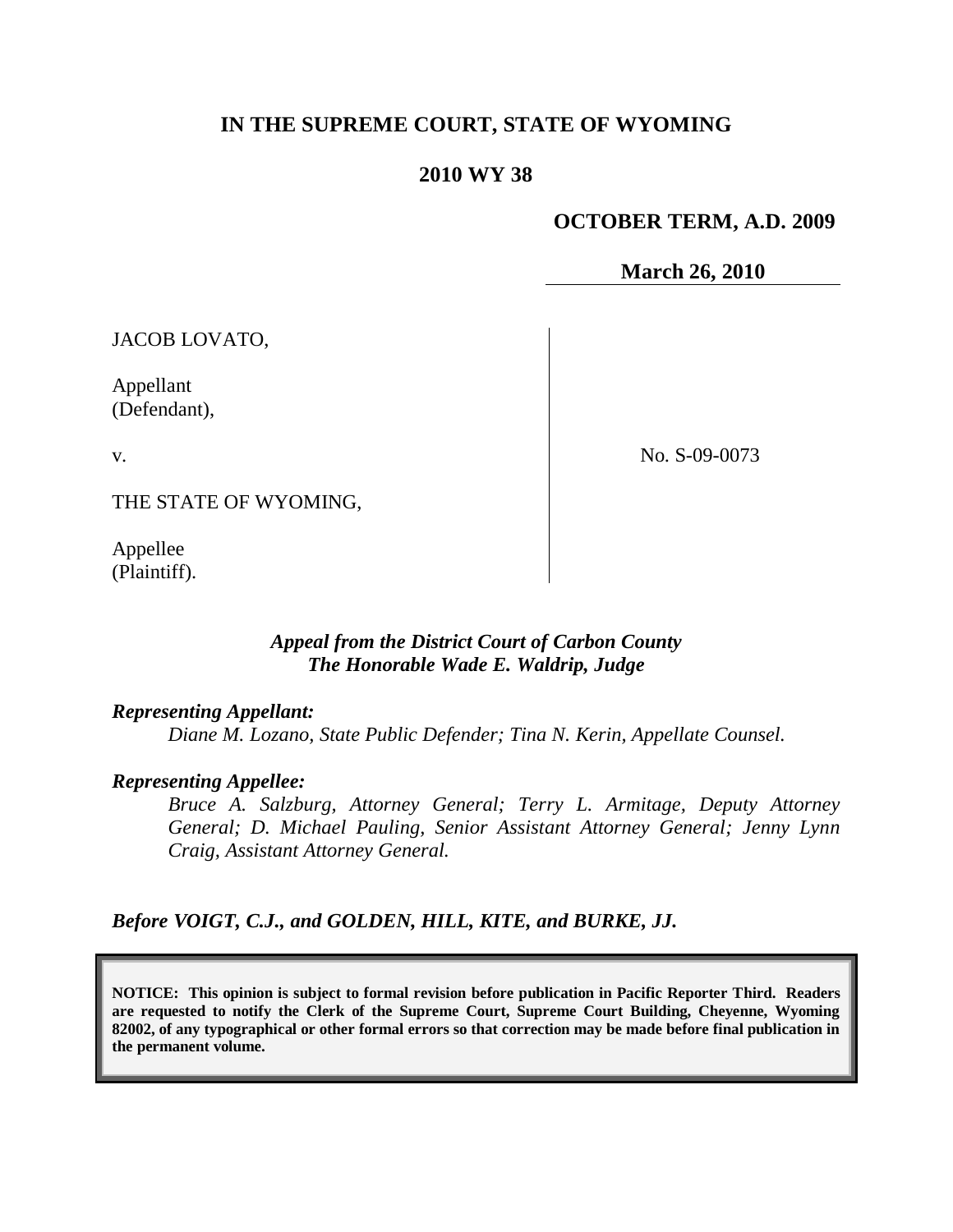### **BURKE, Justice.**

[¶1] Jacob Lovato entered a conditional guilty plea to two drug-related charges, reserving his right to appeal the denial of the suppression motion. In this appeal, he challenges the district court"s decision. We will affirm.

### *ISSUES*

[¶2] Mr. Lovato presents this two-part issue:

The trial court erred in finding that (1) there was "probable cause" to conduct a traffic stop of Appellant's car; and (2) the scope of the traffic stop was not exceeded by the trooper's actions.

### *FACTS*

[¶3] This overview of the facts is based largely on the district court's decision letter, in which it explained why it was denying Mr. Lovato's suppression motion. On the morning of March 19, 2008, Trooper Jason Green of the Wyoming Highway Patrol was not on duty, but had stopped at his office to take care of some paperwork. He was contacted by Special Agent Eric Ford of the Wyoming Division of Criminal Investigation, who had been tipped by a confidential informant that a man named Jacob Lovato was driving around town in a maroon-colored Buick sedan, and was in possession of a large amount of methamphetamine and cocaine. Trooper Green contacted Trooper Jacob Cheser, asked him to watch for the vehicle, and suggested making a traffic stop if Trooper Cheser could find a basis for it.

[¶4] Trooper Cheser was in his patrol car when he saw a maroon Buick sedan coming toward him in the opposite lane of traffic. As they passed, Trooper Cheser observed a crack in the windshield of the vehicle. After passing, Trooper Cheser watched the vehicle in his rearview mirror, and noticed a tinted cover over the license plate. He turned the patrol car around and followed the vehicle. He was unable to read the license plate number until he was very close behind it. Trooper Cheser initiated a traffic stop based on the cracked windshield and the obscured license plate. After talking to Mr. Lovato, Trooper Cheser said he was going to issue him a warning ticket.

[¶5] While Trooper Cheser was in his patrol car filling out the warning ticket, Trooper Green arrived with his drug detection dog. Though he had not been on duty, he had received his supervisor's approval to have his dog sniff Mr. Lovato's vehicle. According to Trooper Green, the dog alerted at the doors on both sides of the car. Trooper Green informed Trooper Cheser, who asked Mr. Lovato and the passenger to get out of the car.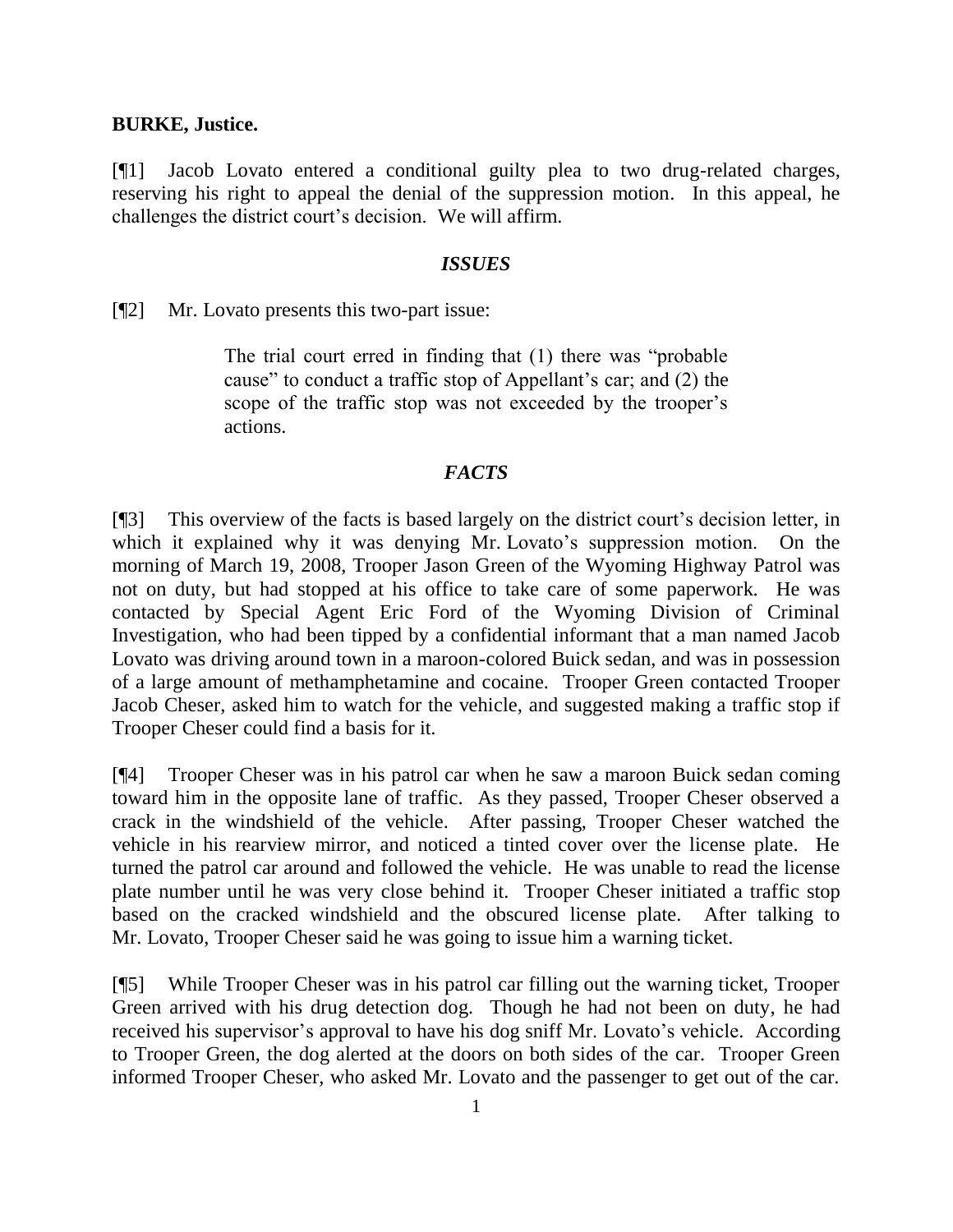He patted them down for weapons, and found none. He placed Mr. Lovato in Trooper Green"s patrol car, and the passenger in his patrol car. The Troopers then searched Mr. Lovato's car, and discovered a small digital scale with traces of white powder on it.

[¶6] Suspecting that the white powder on the scale was an illegal drug, Trooper Green began questioning Mr. Lovato. He conducted a more thorough pat-down search, but found nothing. He told Mr. Lovato to return to his vehicle while Trooper Cheser finished writing the warning ticket. As Mr. Lovato walked back to the car, Trooper Green observed that he walked stiff-legged with his hand holding his groin area. Now suspicious that he had missed something during the pat-down search, Trooper Green asked Mr. Lovato to stop and place his hands on top of the patrol car. Trooper Green shook Mr. Lovato's pants, and a pill bottle fell to the ground. Inside was a crystalline substance that turned out to be methamphetamine.

[¶7] Mr. Lovato was arrested. Upon reaching the detention center, Trooper Green told Mr. Lovato that if he had any more illegal drugs with him, he could face additional charges if he took them into the detention center. Mr. Lovato indicated he had something in his right shoe. Trooper Green removed the shoe, and inside it found a plastic bag containing 23 bindles of cocaine.

[¶8] At some time not specified in the record, Special Agent Bisceglia of the Wyoming Division of Criminal Investigation also arrived at the scene. After Mr. Lovato's arrest, Agent Bisceglia drove Mr. Lovato's car to an impound area. He testified that he also observed the crack in the windshield and the dark plastic cover over the rear license plate.

[¶9] Mr. Lovato was initially charged with two counts of felony possession of controlled substances, two counts of possession with intent to deliver, and four counts of conspiracy to deliver controlled substances. Two of the conspiracy counts were soon dismissed by the prosecution. Among other pre-trial pleadings, Mr. Lovato filed a motion to suppress, asserting that there was no probable cause for the traffic stop, so that his subsequent detention, the search of his car, and the search of his person were unreasonable in scope. After a hearing was conducted, the district court denied the suppression motion. Mr. Lovato pleaded guilty to one felony count of possession of methamphetamine with intent to deliver, and one felony count of possession of cocaine with intent to deliver, both in violation of Wyo. Stat. Ann. § 35-7-1031(a)(i) (LexisNexis 2007). The prosecution dismissed the remaining counts. Mr. Lovato was sentenced to two to eight years in prison. That sentence was suspended, and he was placed on three years of supervised probation.

[¶10] Mr. Lovato entered the guilty pleas on the condition that he would be allowed to appeal the district court's denial of his suppression motion. He has now brought his appeal before this Court.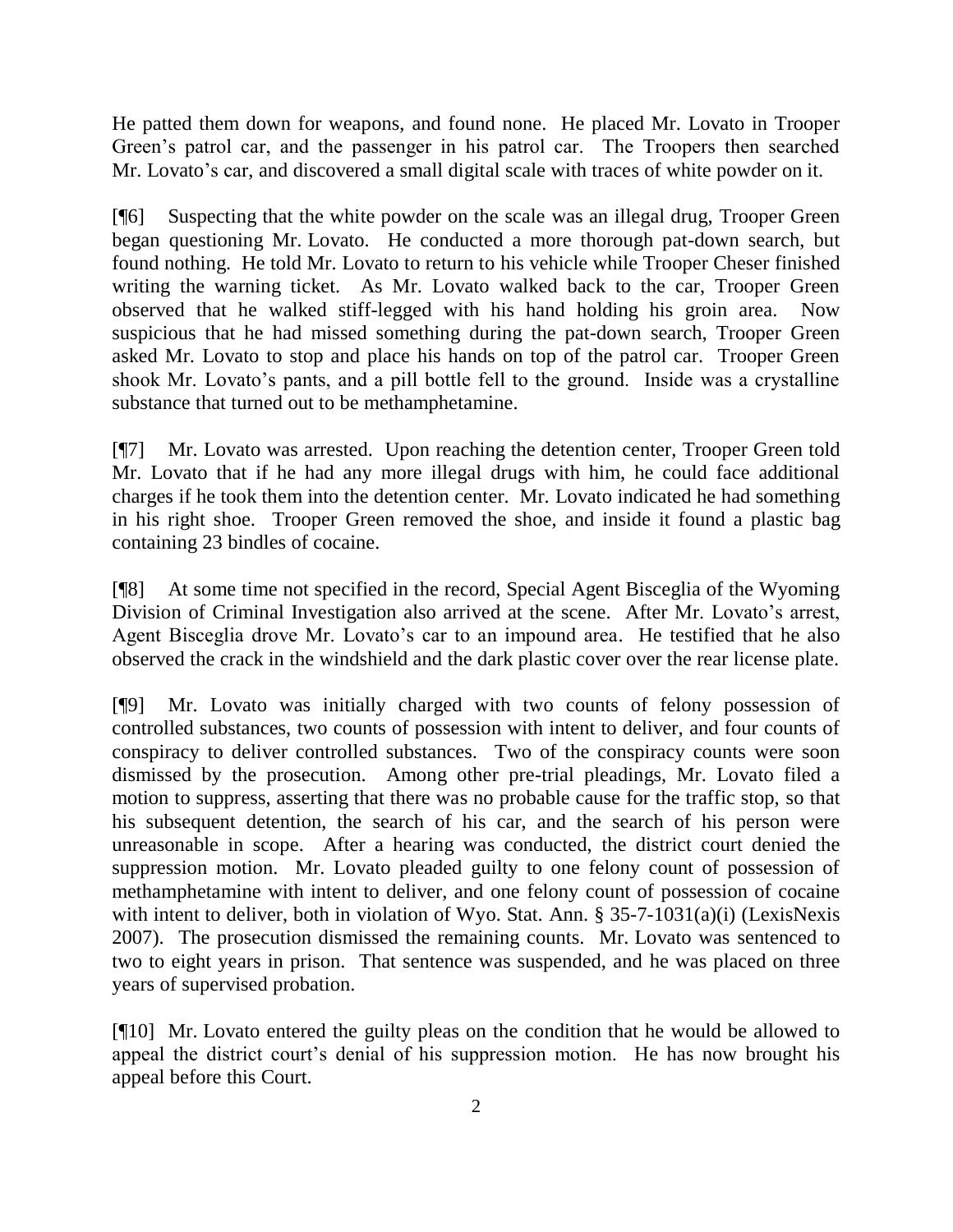#### *STANDARD OF REVIEW*

[¶11] We apply this standard of review to resolve Mr. Lovato's issues:

When we review a district court's decision to deny motions to suppress, we defer to the district court's findings of fact unless they are clearly erroneous. *Fertig v. State*, 2006 WY 148, ¶ 8, 146 P.3d 492, 495 (Wyo. 2006); *O'Boyle v. State*, 2005 WY 83, ¶ 18, 117 P.3d 401, 407 (Wyo. 2005). "The evidence is viewed in a light favorable to the district court's determination, because that court had the opportunity to hear the evidence and assess the credibility of the witnesses." *Hicks v. State*, 2008 WY 83, ¶ 13, 187 P.3d 877, 880 (Wyo. 2008). The issue of law – whether a search was unreasonable and in violation of constitutional rights – is reviewed *de novo*. *Fertig*, ¶ 8, 146 P.3d at 495; *McChesney v. State*, 988 P.2d 1071, 1074 (Wyo. 1999).

*Yoeuth v. State*, 2009 WY 61, ¶ 16, 206 P.3d 1278, 1282 (Wyo. 2009).

#### *DISCUSSION*

[¶12] Mr. Lovato contends that the outcome of his case is the same under state or federal constitutional analysis. In his brief he chose to "focus on federal constitutional principles, as adopted and recognized by this Court." The principles applicable here have been stated as follows:

> The Fourth Amendment protects individuals from unreasonable searches and seizures. U.S. Const. amend. IV. A routine traffic stop constitutes a seizure within the meaning of the Fourth Amendment "even though the purpose of the stop is limited and the resulting detention quite brief." *Damato v. State*, 2003 WY 13, ¶ 9, 64 P.3d 700, 704 (Wyo. 2003 (quoting *Delaware v. Prouse*, 440 U.S. 648, 653, 99 S.Ct. 1391, 1396, 59 L.Ed.2d 660 (1979)). Because a traffic stop is more analogous to an investigative detention than a custodial arrest, the reasonableness of such stops [is] analyzed under the two-part test articulated in *Terry v. Ohio*, 392 U.S. 1, 19-20, 88 S.Ct. 1868, 1879, 20 L.Ed.2d 889 (1968): (1) whether the initial stop was justified; and (2) whether the officer"s actions during the detention were "reasonably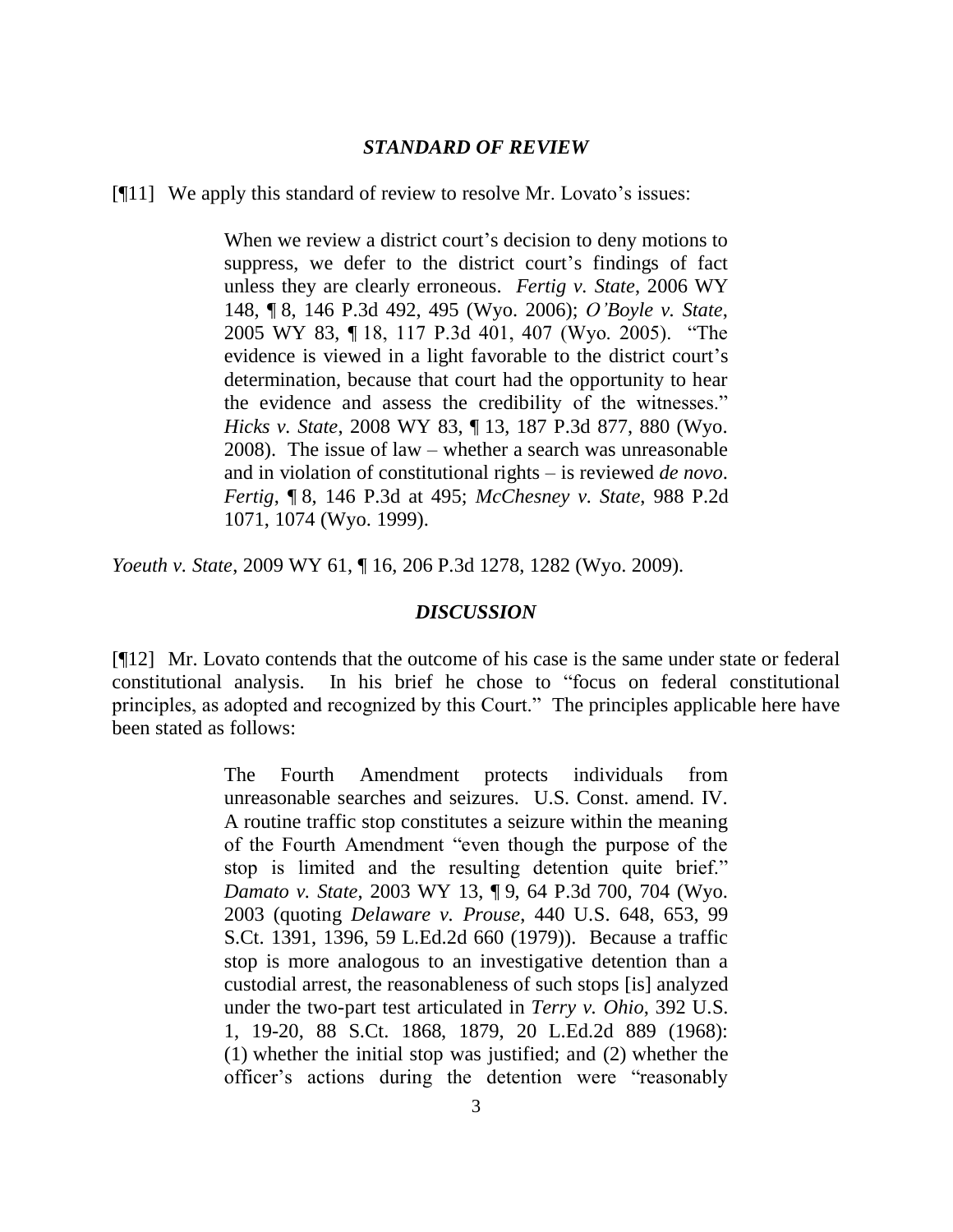related in scope to the circumstances that justified the interference in the first instance." *Damato*, ¶ 9, 64 P.3d at 705.

*Garvin v. State*, 2007 WY 190, ¶ 13, 172 P.3d 725, 728-29 (Wyo. 2007).

#### *Was the initial stop justified?*

[¶13] Mr. Lovato's initial contact with Trooper Cheser was an investigatory traffic stop, not an arrest. The distinction is significant because it takes less to justify a traffic stop than an arrest.

> For Fourth Amendment purposes, we recognize three tiers of interaction between police and citizens. *Custer* [*v. State*, 2006 WY 72], ¶ 13, 135 P.3d [620,] 624-25 [(Wyo. 2006)]. *See also*, *Collins v. State*, 854 P.2d 688, 691-92 (Wyo. 1993). The least intrusive contact between a citizen and police is a consensual encounter. *Custer*, ¶ 13, 135 P.3d at 624-25. A consensual encounter is not a seizure and does not implicate Fourth Amendment protections. The second tier is the investigatory or Terry stop, named after the seminal case *Terry v. Ohio*, 392 U.S. 1, 88 S.Ct. 1868, 20 L.Ed.2d 889 (1968). An investigatory detention is a seizure under the Fourth Amendment. *Custer*, ¶ 13, 135 P.3d at 624-25. However, because of its limited nature, a law enforcement officer is only required to show "the presence of specific and articulable facts and rational inferences which give rise to a reasonable suspicion that a person has committed or may be committing a crime" in order to justify the detention. *Id*., quoting *Wilson v. State*, 874 P.2d 215, 220 (Wyo. 1994). The most intrusive encounter between police and a citizen is an arrest. An arrest ""requires justification by probable cause to believe that a person has committed or is committing a crime."" *Id*. at 625, quoting *Wilson*, 874 P.2d at [220].

*Flood v. State*, 2007 WY 167, ¶ 14, 169 P.3d 538, 543-44 (Wyo. 2007). Thus, Trooper Cheser was justified in stopping Mr. Lovato if he had reasonable suspicion that Mr. Lovato had committed or may be committing a crime.

[¶14] Trooper Cheser readily admitted that this stop was prompted by the information provided by the confidential informant that Mr. Lovato was carrying illegal drugs. Trooper Cheser believed that this information, by itself, was insufficient to justify a stop.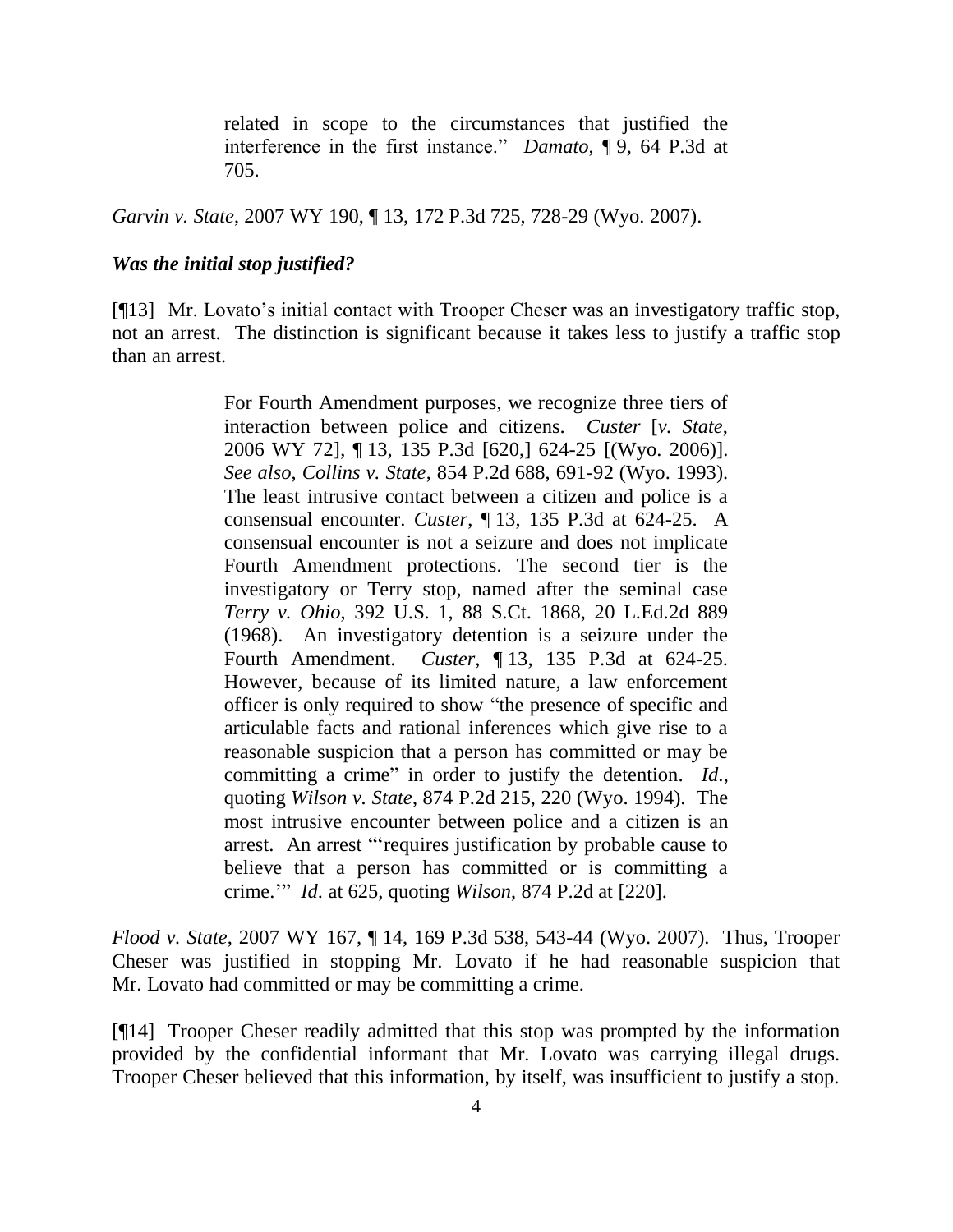Accordingly, in his words, "I knew I would have to develop my own probable cause."<sup>1</sup> However, as the district court accurately noted, an officer is permitted to make a traffic stop if he personally observes a traffic violation, without regard to his subjective intent. *Hernandez v. State*, 2010 WY 33, ¶ 8, 227 P.3d 315, 319 (Wyo. 2010), citing *Whren v. United States*, 517 U.S. 806, 116 S.Ct. 1769, 135 L.Ed.2d 89 (1996), and *Fertig*, ¶ 28, 146 P.3d at 501.

[¶15] Trooper Cheser testified that he observed two traffic violations. Almost as soon as he spotted Mr. Lovato's car, he "could see the sunlight glinting off of a crack on the windshield on the upper left side of the windshield." This, Trooper Cheser testified, suggested a possible violation of Wyo. Stat. Ann. § 31-5-955(a), which provides that "No person shall drive any motor vehicle with any . . . crack within the front windshield . . . which materially obstructs, obscures or impairs the driver's clear view." A short time later, Trooper Cheser observed that he was unable to read the car"s rear license plate number because of "a dark-tinted license plate cover on the rear license plate." This, Trooper Cheser testified, suggested a possible violation of Wyo. Stat. Ann. § 31-2-  $205(a)(i)$ , which requires license plates to be displayed and maintained so as to be "plainly visible."

[¶16] Mr. Lovato points out in his appeal, as he did vigorously to the district court, that there were inconsistencies in the testimony about the crack in the windshield. Trooper Cheser said it was "on the upper left side of the windshield," and estimated it was approximately three to four inches long. Agent Bisceglia was uncertain about the location of the crack, but thought it was "going down the center and possibly across the top." Mr. Lovato's wife testified that the crack was "on the lower driver's side of the windshield [by] the window wipers, by where the defrost would be." She also testified that the crack was only about two inches long. Mr. Lovato also testified that the crack was "on the lower windshield of the driver's side," and agreed that it was about two inches long. Neither the prosecution nor the defense offered a photograph or other evidence to resolve these conflicts in the testimony.

[¶17] After hearing the evidence, the district court found that "Trooper Cheser observed a crack in the Buick sedan"s windshield." The district court acknowledged the conflicting testimony about the size and location of the crack, but wrote that:

> the exact position of the windshield crack is immaterial in determining whether Trooper Cheser possessed the necessary level of suspicion to stop [Mr.] Lovato. The uncontroverted

 $\overline{a}$ 

 $1$  Because of Trooper Cheser's misstatement, we note again that he did not need probable cause to make a traffic stop. He needed only reasonable suspicion.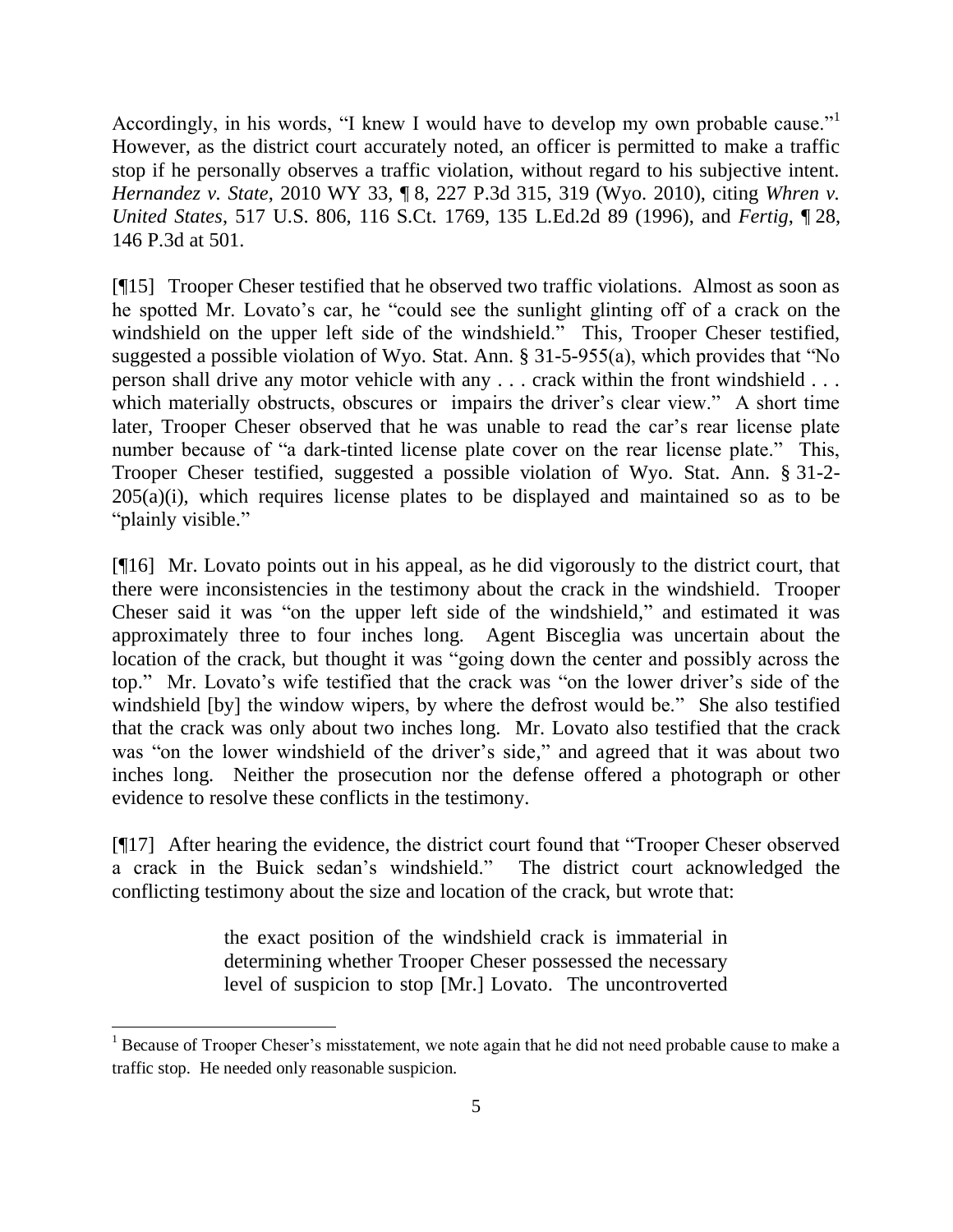fact is that a windshield crack existed that was noticeable from both the interior and exterior of the vehicle.

We will defer to the district court's findings of fact unless they are clearly erroneous. "A finding is clearly erroneous when, even though substantial evidence supports it, the reviewing court is left with the definite and firm conviction that a mistake was made." *Campbell County School Dist. v. State*, 2008 WY 2, ¶ 10, 181 P.3d 43, 49 (Wyo. 2008). It is uncontroverted that the crack was there and visible. Trooper Cheser testified that he saw it. Given this evidence, we are not convinced that the district court made a mistake.

[¶18] There was also conflicting evidence about whether the cracked windshield was actually one of the reasons Trooper Cheser made the traffic stop. The report prepared by the Trooper on the day Mr. Lovato was stopped made no mention of the crack in the windshield. Trooper Cheser testified that he told Mr. Lovato he was being stopped "for an obscured license plate as well as a cracked windshield," but Mr. Lovato testified that Trooper Cheser mentioned only the license plate and "never said anything about the windshield." In addition, Mr. Lovato's carbon copy of the warning ticket indicated that the warning was for a license plate violation, with the words "window violation" written in separately in ink. Trooper Cheser admitted that he initially wrote the ticket only for the license plate violation, and that he added the words "window violation" later. He did not specify how much later. Mr. Lovato testified that he received his copy of the warning ticket while he was in jail the day after he was arrested.

[¶19] After considering the conflicting evidence, the district court found that the cracked windshield was one of the reasons Trooper Cheser had stopped Mr. Lovato. Again, we must defer to that finding unless it is clearly erroneous. The finding is consistent with the Trooper's testimony. Mr. Lovato's evidence to the contrary is sufficiently persuasive that the district court might reasonably have found in his favor. It did not, and as the appellate court, we cannot say that the finding is clearly erroneous.

[¶20] Evidence about the license plate cover is also troublesome. According to Trooper Cheser, he could not read the license plate on the back of Mr. Lovato"s car, but could read the one on the front "just fine." According to both Mr. Lovato and his wife, there were identical license plate covers on the front and the back of the car. In addition, Trooper Cheser described the license plate as "dark-tinted," and testified that the date sticker on the upper left corner of the license plate was "covered by the frame of the license plate protector." The actual license plate cover was accepted into evidence during the suppression hearing, and it is contained in our record on review. It is the same translucent plastic material throughout, with no frame that could have blocked Trooper Cheser"s view of the date sticker. While the plastic is not entirely transparent, it is a stretch to describe it as dark-tinted.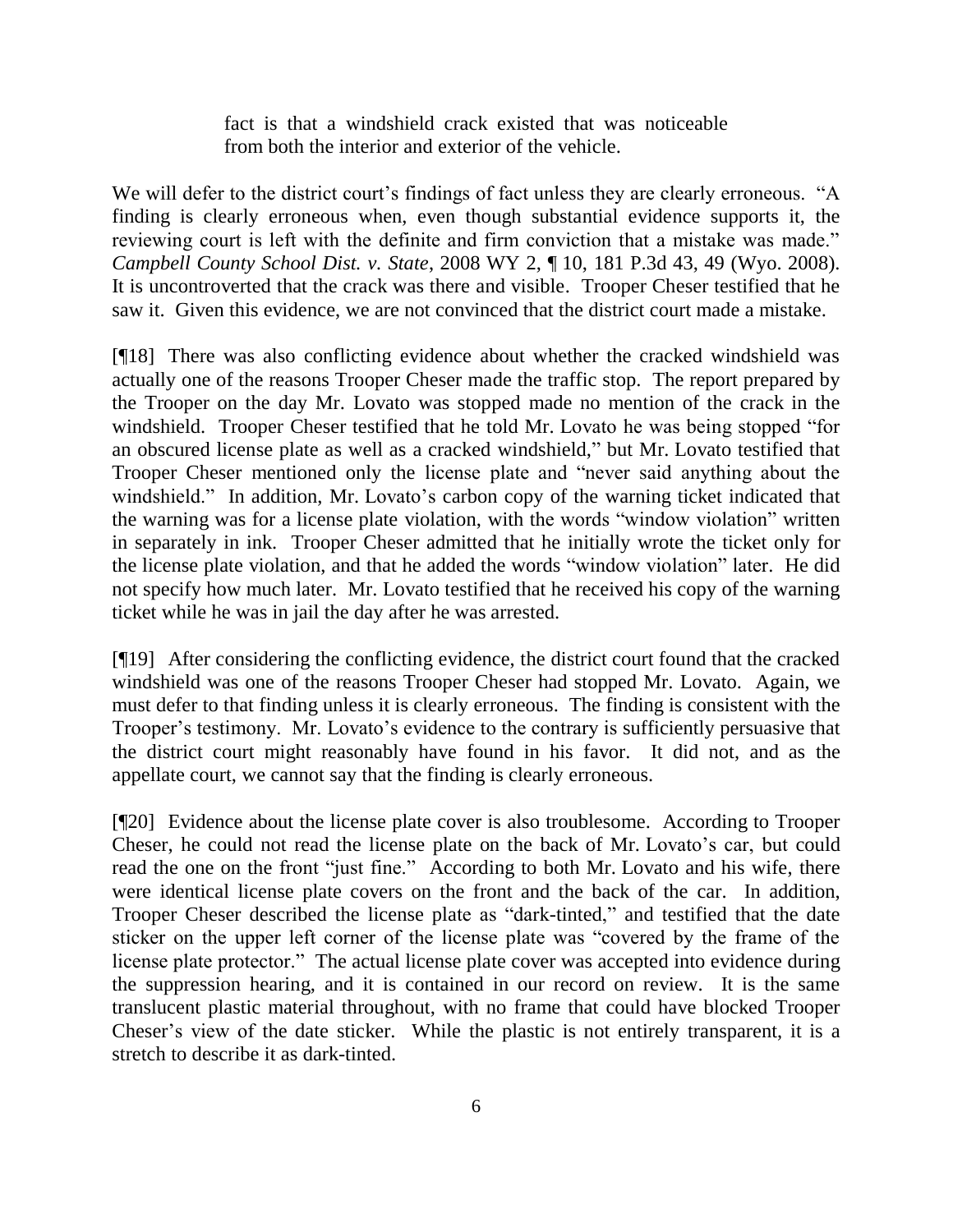[¶21] The plastic is shiny, however, and it is conceivable that in some angles of sunlight, the combination of glare and tinting could make the license plate harder to read. Trooper Cheser did not mention the angle of the sunlight or any other such details, but he did testify unequivocally that the license plate cover obscured his view of the license plate on the rear of Mr. Lovato"s car. We are not in a position to assess the credibility of this testimony, or to weigh it against the conflicting evidence. The district court was in that position, and it found that:

> Trooper Cheser observed a crack in the Buick sedan"s windshield. After passing the vehicle, Trooper Cheser watched the vehicle in his rearview mirror and observed a tinted cover over the license plate, preventing him from reading the license plate number in his rearview mirror, at least from that distance.

We are not definitely and firmly convinced that these factual findings were mistaken.

[¶22] Based on these findings of fact, the district court concluded "that Trooper Cheser possessed more than the necessary reasonable suspicion to stop [Mr.] Lovato; Trooper Cheser possessed probable cause because he personally observed [Mr.] Lovato driving the Buick sedan in violation of two statutes." Having deferred to the district court's findings of fact, we conclude that they were sufficient to provide Trooper Cheser with the reasonable suspicion necessary to stop Mr. Lovato. The initial stop was justified.

## *Were the officer's actions during the detention reasonable in scope?*

[¶23] Trooper Cheser"s stated reasons for the traffic stop were the crack in the windshield and an obscured license plate. Mr. Lovato contends that Trooper Cheser's questioning of him was wholly unrelated to either of these potential traffic offenses, and therefore unreasonable in scope. He speculates that if Trooper Cheser had not extended the detention by his questions, it is plausible that Mr. Lovato would have been able to leave the scene before Trooper Green and the drug detection dog arrived.

[¶24] Mr. Lovato is correct that a traffic stop must be of reasonably short duration, and that there are limits to the questions that may be asked of the detained driver.

> An investigative detention must be temporary, lasting no longer than necessary to effectuate the purpose of the stop, and the scope of the detention must be carefully tailored to its underlying justification. During a routine traffic stop, a law enforcement officer may request the driver's proof of insurance, operating license, and vehicle registration, run a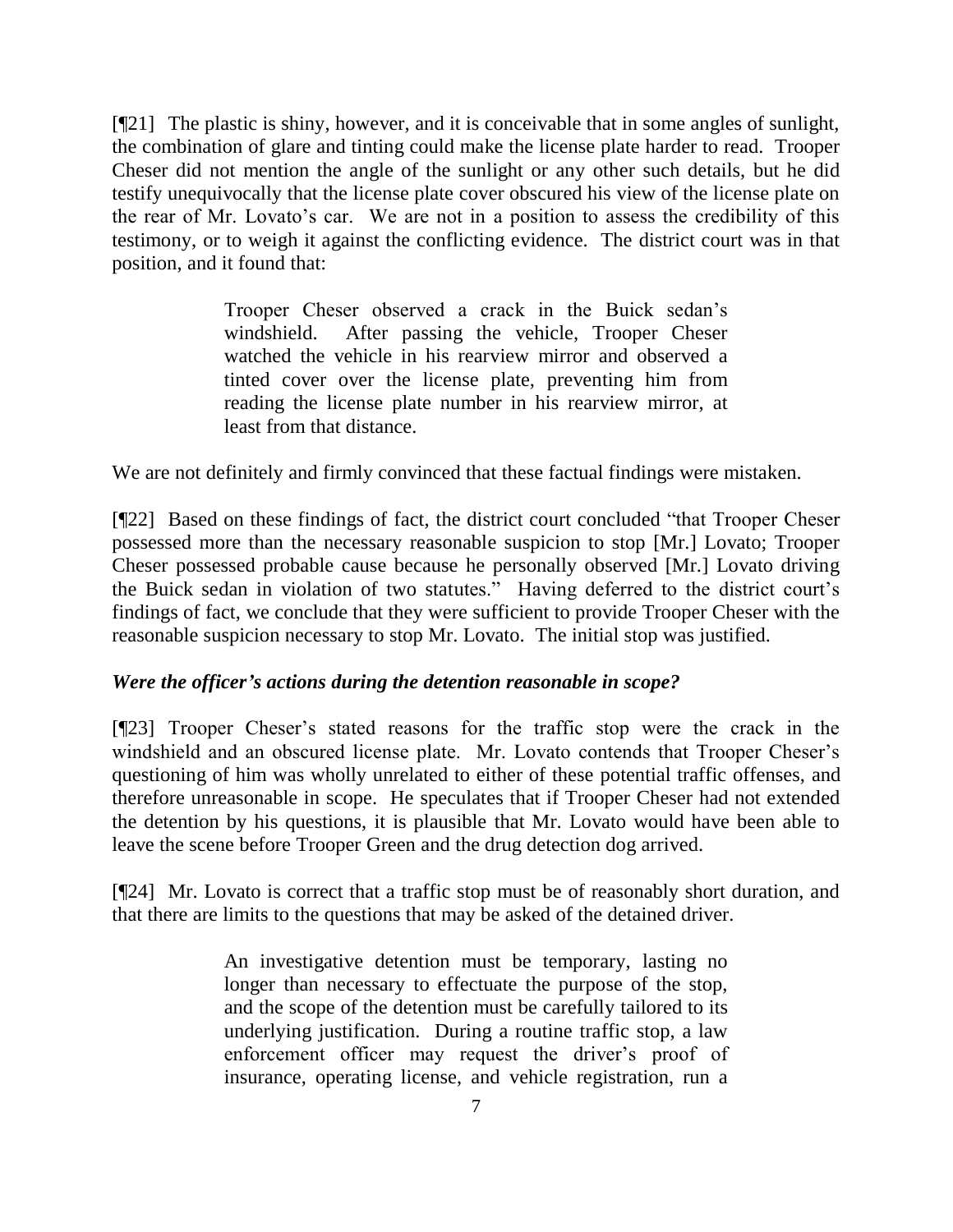computer check, and issue a citation or warning. The officer may detain the driver and his vehicle only for the period of time reasonably necessary to complete these routine matters. Once the driver has produced a valid driver"s license and proof that he is entitled to operate the vehicle, he must be allowed to proceed without further delay. During the stop, an officer generally may not ask the detained motorist questions unrelated to the purpose of the stop, including questions about controlled substances, unless the officer has reasonable suspicion of other illegal activities.

*Campbell v. State*, 2004 WY 106, ¶ 12, 97 P.3d 781, 784-85 (Wyo. 2004) (internal citations, punctuation, and footnote omitted).

[¶25] According to the dispatch records kept by the Wyoming Highway Patrol, Trooper Cheser initiated the traffic stop of Mr. Lovato at 11:01:23 a.m. Trooper Green arrived at the scene at 11:05:38, and reported by radio at 11:06:09 that his drug detection dog had alerted on Mr. Lovato's car. Mr. Lovato concedes that the drug detection dog's alert gave the Troopers probable cause to detain him further, search his car, and subsequently search his person. Thus, the initial detention that Mr. Lovato challenges lasted only from the initiation of the traffic stop until the drug detection dog alerted, a total of four minutes and forty-six seconds. We agree with the district court's conclusion that the "limited" amount of time that Trooper Cheser was in verbal contact with [Mr.] Lovato" does not indicate that Mr. Lovato's initial detention was unreasonably prolonged. *Compare Kunselman v. State*, 2008 WY 85, ¶ 15, 188 P.3d 567, 570 (Wyo. 2008) ("initial traffic detention lasting about ten minutes" not unreasonable); *Seymour v. State*, 2008 WY 61, ¶ 20, 185 P.3d 671, 677 (Wyo. 2008) (being "detained for less than 15 minutes" not unreasonable).

[¶26] As to the subject matter of the questions, Trooper Cheser testified that he "asked the driver several questions regarding his trip, as far as his origin – his origin and destination." After identifying the passenger, Trooper Cheser asked Mr. Lovato "to clarify the question as far as where he was coming from and where he was headed to." Trooper Cheser then went back to his patrol car to write out the warning ticket. Mr. Lovato's testimony confirmed that Trooper Cheser asked where he was coming from and where he was going.

[¶27] We have previously recognized travel plans "as an acceptable area of inquiry during a traffic stop." *O'Boyle*, ¶ 48, 117 P.3d at 414. However, extensive and prolonged inquiry into the details of a detained driver"s travel plans may be unreasonable. *Id.*, **[58, 117 P.3d at 417.** There is no rule specifically prohibiting or allowing questions